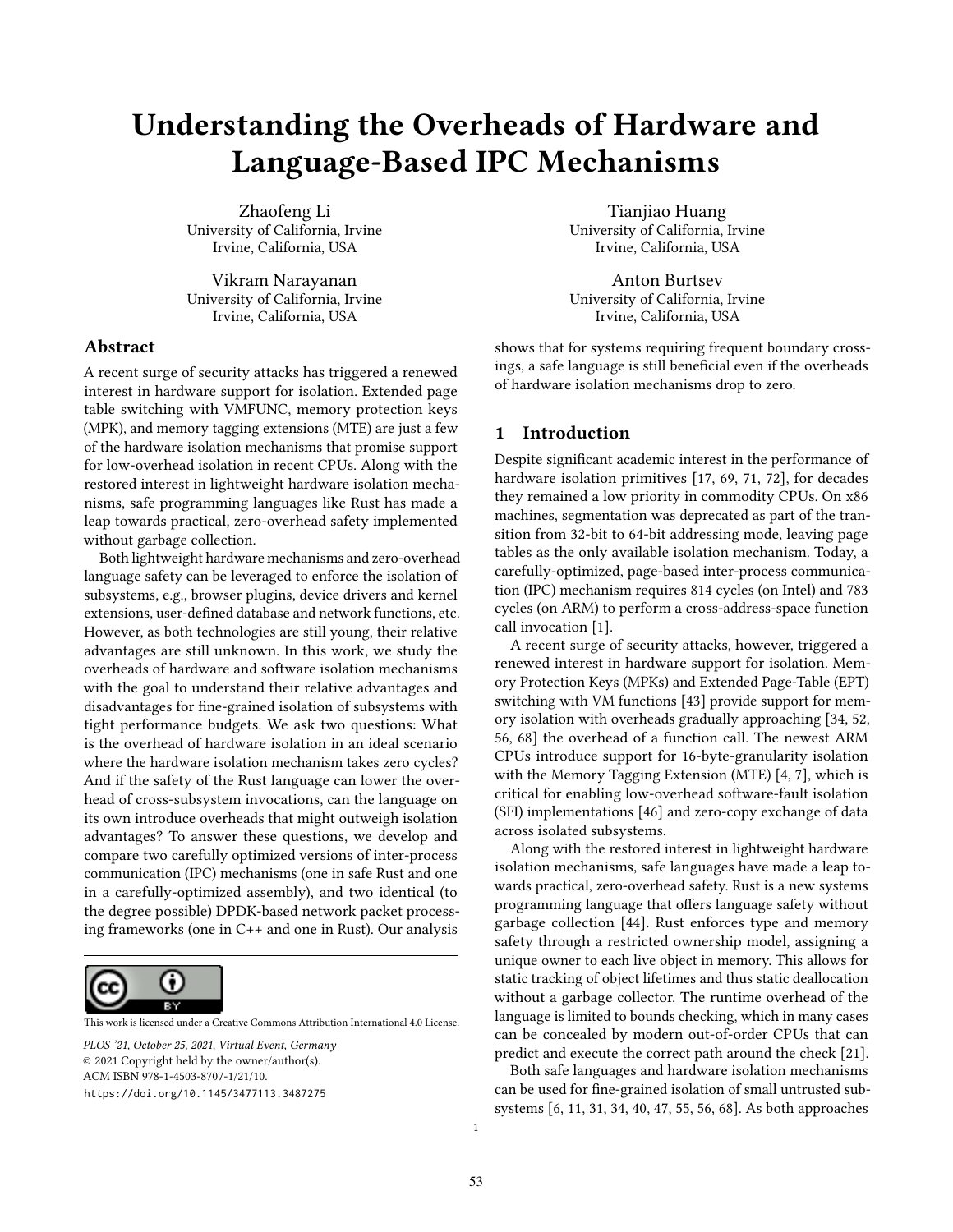mature, questions of their practicality and relative advantages for isolation arise. On one hand, the overhead of switching the isolation boundary with a hardware instruction is becoming progressively lower, e.g., writing a pkru register that changes the tag of the page table introduces an overhead of only 20-26 cycles [\[34,](#page-7-1) [58\]](#page-7-9). However, it remains unclear what the total cost of a secure IPC invocation will be even in an ideal scenario when the switch of an isolation boundary takes zero cycles. On the other hand, while providing lowoverhead cross-subsystem invocations with an overhead of a function call, a safe language itself can introduce overheads (due to said safety) that might outweigh the benefits of lightweight language-based isolation itself.

In this work, we explore the advantages and disadvantages of safe and unsafe isolation approaches, especially for systems in which fine-grained isolation, and hence frequent cross-subsystem invocations, are critical; e.g., browser plugins [\[61,](#page-7-10) [74\]](#page-8-4), user-defined database functions [\[15,](#page-6-8) [66\]](#page-8-5), network functions [\[2,](#page-6-9) [38,](#page-7-11) [41,](#page-7-12) [51,](#page-7-13) [59,](#page-7-14) [62\]](#page-7-15), device drivers [\[27,](#page-6-10) [29,](#page-6-11) [67\]](#page-8-6), storage systems [\[13\]](#page-6-12), and kernel modules [\[12,](#page-6-13) [24,](#page-6-14) [28,](#page-6-15) [33,](#page-7-16) [35–](#page-7-17) [37\]](#page-7-18).

To understand the performance benefits of the two approaches (hardware-based isolation and language safety), we develop a carefully optimized implementation of a hardwarebased IPC mechanism that assumes a zero-cycle cost of switching the isolation boundary. We then perform a detailed analysis of the overheads involved in implementing a secure cross-subsystem function invocation in both unsafe C++ and safe Rust.

We find that the overhead of implementing a secure IPC with a zero-cost hardware isolation primitive remains high. Two inherent reasons are the need to save and restore calleesaved general and extended registers and the requirement to switch to a new stack. Even if the cost of the hardware switch instruction drops to zero, a cross-subsystem invocation takes 111-406 cycles [\(Section 3\)](#page-3-0).

In contrast to hardware-based IPC, safe languages provide isolation with the overhead of a function call [\[5,](#page-6-16) [9,](#page-6-17) [11,](#page-6-6) [30,](#page-6-18) [40,](#page-7-6) [55,](#page-7-8) [70\]](#page-8-7). The execution can continue on the same stack (safety ensures isolation of objects on the stack) and does not require saving and restoring general and extended registers (calling conventions save and restore registers between the caller and callee, and exception handling, i.e., unwind, mechanisms allow recovery from a fault in an untrusted subsystem).

To understand whether safety itself introduces prohibitive overhead in real applications, we develop two implementations (one in C++ and one in Rust) of a network function processing framework similar to Netbricks [\[57\]](#page-7-19). We analyze the performance difference between C++ and Rust by developing identical (to the degree possible) implementations of several representative network functions. We find that while high-level Rust abstractions can introduce significant overhead, a carefully planned (with respect to performance)

Rust implementation remains fast and executes within 4-8% of unsafe C++.

Our analysis shows that for systems requiring frequent boundary crossings a safe language is still beneficial even if the performance of hardware isolation mechanisms drops to zero. Moreover, high-level safety and type guarantees allow safe languages to provide high-level isolation invariants, e.g., fault isolation and clean termination of crashing subsystems [\[6,](#page-6-5) [11,](#page-6-6) [40,](#page-7-6) [55\]](#page-7-8).

Of course, safety comes at the price of restricting development to a specific language, and a larger trusted computing base—the language itself, and a trusted compilation environment required to ensure the safety of third-party extensions [\[11,](#page-6-6) [47,](#page-7-7) [55\]](#page-7-8). We, therefore, hope that our analysis of hardware-based IPC mechanisms will help hardware designers to improve the performance of hardware isolation primitives even further. Specifically, we argue that one of the two main sources of overheads—saving and restoring general and extended registers—should be optimized in hardware.

### <span id="page-1-0"></span>2 Anatomy of Safe and Unsafe IPCs

Before diving into the analysis of language and hardwarebased IPC implementations, we discuss the internal organization of both mechanisms. The IPC mechanisms which arguably were one of the hottest areas of system research accumulate a long history of innovation aimed at improving security and performance through a broad range of abstractions and implementation designs that spanned microkernels [\[1,](#page-6-1) [3,](#page-6-19) [8,](#page-6-20) [20,](#page-6-21) [25,](#page-6-22) [31,](#page-6-7) [33,](#page-7-16) [39,](#page-7-20) [45,](#page-7-21) [48,](#page-7-22) [52,](#page-7-2) [63\]](#page-7-23), operating systems [\[10,](#page-6-23) [34,](#page-7-1) [54,](#page-7-24) [56,](#page-7-3) [64,](#page-7-25) [68\]](#page-8-3), hypervisors [\[26\]](#page-6-24), language-based operating systems [\[5,](#page-6-16) [30,](#page-6-18) [40,](#page-7-6) [55,](#page-7-8) [70\]](#page-8-7), software fault-isolation (SFI) frameworks [\[14,](#page-6-25) [23,](#page-6-26) [46,](#page-7-4) [50\]](#page-7-26), and interface definition language compilers [\[18,](#page-6-27) [32\]](#page-6-28).

Unsafe IPC path Traditionally, IPC mechanisms require assistance from a privileged, ring 0, kernel code to switch the address space between the callee and the caller. The kernel was responsible for saving the state of the caller, enforcing security checks, switching the address space, and finally, switching the execution from the caller to the callee [\[45\]](#page-7-21). Most recent hardware isolation primitives, e.g., MPK [\[43\]](#page-7-0) and VMFUNC [\[31\]](#page-6-7), provide support for an exitless IPC path, i.e., it is possible to implement a secure IPC mechanism that avoids entering the kernel and transitions between the caller and the callee through a small trusted trampoline directly in ring 3 [\[34,](#page-7-1) [52,](#page-7-2) [68\]](#page-8-3). The option to avoid exiting into the kernel on the critical path significantly reduces the cost of the IPC (on modern x86 hardware, the system call required to enter and leave the kernel takes 96-140 cycles without KPTI mitigations [\[34,](#page-7-1) [56\]](#page-7-3)).

As an alternative to synchronous address space switches, on a multi-core machine, an IPC can be implemented as a cross-core invocation that relies on cache-coherence to transfer the message between the cores [\[8,](#page-6-20) [39,](#page-7-20) [54,](#page-7-24) [64\]](#page-7-25). While faster than address space switches, the cross-core invocations are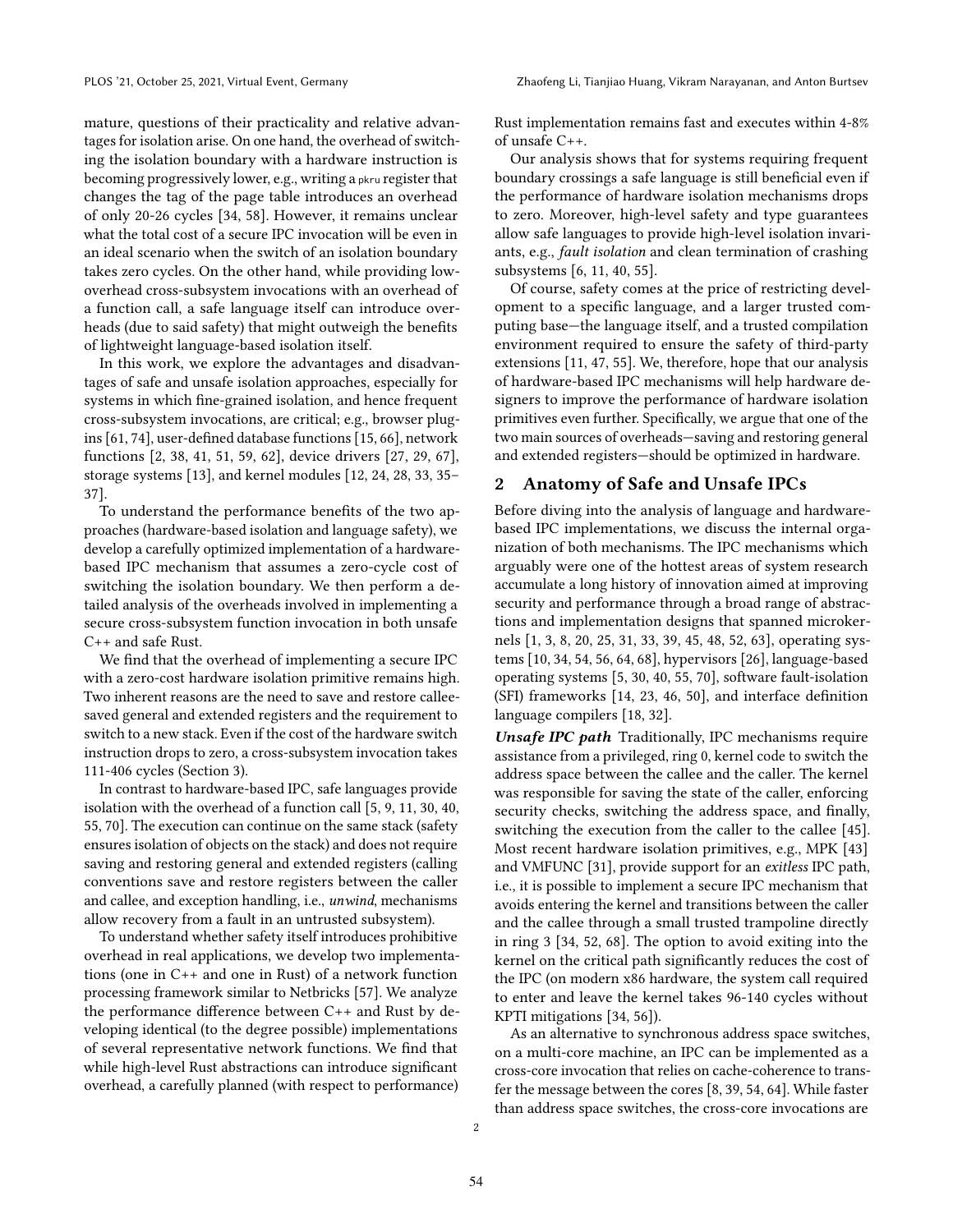still expensive. A minimal call/reply invocation requires four cache-line transactions and takes 448-1988 cycles depending on whether the line is transferred between the cores of the same socket or over a cross-socket link [\[54\]](#page-7-24).

To analyze the overheads of a minimal IPC path, we describe a minimalistic implementation of an exitless IPC [\(List](#page-2-0)[ing 1\)](#page-2-0). We assume the future hardware mechanism similar to MPK and VMFUNC that provides a way to instantly switch the address space between the caller and the callee with a non-privileged instruction (in our implementation we substitute such future instruction with a nop). Our IPC implements a migrating threads model of invocation [\[25\]](#page-6-22), in which the caller thread enters the address space of the callee without the context switch. Specifically, the caller saves its state on the stack, switches into the address space of the callee with a hardware mechanism similar to wrpkru or vmfunc, picks a new stack inside the callee address space, and continues execution calling a callee function. To minimize the invocation cost, we pass a fixed number of arguments in registers following the C calling convention. While it is possible to implement a general calling convention that uses memory to pass messages of arbitrary length similar to seL4 [\[45\]](#page-7-21), to keep our experiments concise, we instead implement a simple ABI that passes several arguments in registers. On the caller side, we first save extended registers with the fxsave instruction (lines [2](#page-2-1)[–6\)](#page-2-2) that takes a pointer to the memory location in the rax register (we allocate 512 bytes on the caller's stack which have to be 16 bytes aligned). We then save callee saved registers on the stack (lines [9](#page-2-3)[–15\)](#page-2-4) and zero out all general registers not used to pass the arguments and all extended registers [\(18–](#page-2-5)[23\)](#page-2-6). After that, we switch domain boundary executing a nop instruction under the assumption that the future hardware mechanism will have a one cycle overhead (line [31\)](#page-2-7).

Inside the callee domain, we try to allocate a new stack from a pool of available stacks. We maintain a lock-free stack data structure from which we dequeue elements with a single cmpxchg instruction. We first check if there is at least one free stack on the list by checking if the head of the list is empty [\(33–](#page-2-8)[35\)](#page-2-9) and then perform an attempt to dequeue one element  $(38-43)$  $(38-43)$ . Here we assume that the global variable  $RT$ <sub>FREE</sub>\_LIST that maintains the head of the free list is accessible in the callee domain.

Safe IPC Path A safe language like Rust can provide isolation through the safety of a programming language. The language provides mechanisms to control access to the state of the program at module and class boundaries by specifying fields of individual objects as public or private. Isolated parts of the program have access to the state transitively reachable through public global variables and explicitly passed arguments. Control over references and communication channels allows isolating the state of the program on function

```
1 ; fxsave target must be 16-byte aligned<br>2 mov rax, rsp
 2 mov rax, rsp<br>3 sub rsp, 512
 3 sub rsp, 512
 4 and rsp, -16<br>5 fxsave [rsp]
 5 fxsave [rsp]<br>6 push rax
         push rax
 7
 8 ; save callee-saved registers
9 push rbp<br>10 push rbx
10 push rbx<br>11 push r12
11 push r12<br>12 push r13
12 push r13<br>13 push r14
13 push r14<br>14 push r15
14 push r15
         pushfa
\frac{16}{17}; zero out registers (rax, rbx, rbp, rsp, r10-r15)
18 xor rax, rax<br>19 xor rbx, rbx
          xor rbx, rbx
20 ...
21 \frac{1}{22} \frac{15}{720} \frac{15}{22}: zero out extended registers
23 vzeroall
24 %ifdef UNWIND
25 ; switch to kernel
\begin{array}{ccc} 26 & & \text{nop} \\ 27 & & \text{: hi} \end{array}; handle continuation stack
28 ...
29 %endif
30 ; switch to callee
31 nop
32 .try_getting_stack:
33 mov rax, [RT_FREE_LIST]
34 cmp rax, 0<br>35 ine stack
          jne .stack_available
36
37 .stack_available:<br>38 mov.r10 rax
         mov r10, rax
39 add r10, CALL_NEXT
40
41 ; try to remove from free list
42 mov r11, [r10]; .next<br>43 lock cmpxchg FRT FREE
43 lock cmpxchg [RT_FREE_LIST], r11<br>44 inz try getting stack
         jnz .try_getting_stack
45
46 ; set callee rsp
         mov rsp, r10
48<br>49
         ; we are ready to call callee
50 ...
```
<span id="page-2-11"></span><span id="page-2-10"></span><span id="page-2-9"></span><span id="page-2-8"></span><span id="page-2-7"></span>Listing 1. IPC path (Intel x86-64 ASM)

and module boundaries enforcing confidentiality and integrity, and, more generally, constructing a broad range of least-privilege systems through a collection of objectcapability patterns [\[53\]](#page-7-27). Recent systems develop support for dynamic loading of Rust extensions [\[11,](#page-6-6) [47,](#page-7-7) [55\]](#page-7-8) hence enabling process-like development and execution environment in a safe language.

In a safe language, a minimal isolation boundary can be implemented as a private class or module [\[6,](#page-6-5) [47,](#page-7-7) [57\]](#page-7-19). In such a system the IPC mechanism is simply a function call invocation of a method exported by a protected subsystem. Naturally, this eliminates multiple overheads of unsafe IPC. First, the safety guarantees protect the general and extended registers between the callee and the caller, i.e., the calling convention ensures that original values of the callee registers are saved and restored, hence there is no need to save and restore the registers upon entering an untrusted callee subsystem. Second, the execution can continue on the same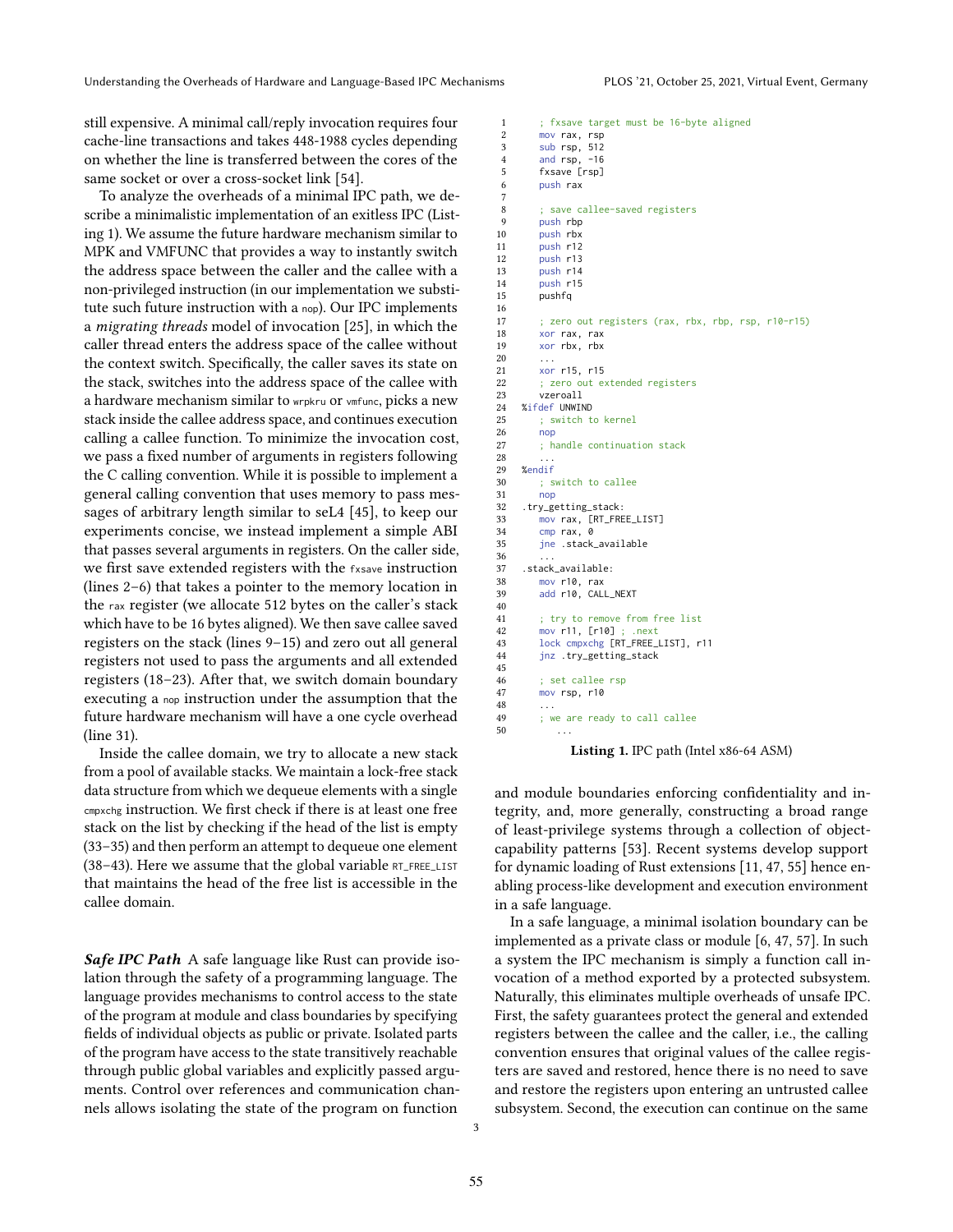stack, therefore eliminating the overhead of picking a new stack in the callee domain.

#### 2.1 Unwind and Error Handling

The minimal IPC implementations presented above enforce confidentiality and integrity across isolated subsystems, i.e., one subsystem cannot read and modify data of other subsystems. These mechanisms, however, provide no way of isolating faults across subsystems—a crash in any of the isolated subsystems halts the entire system requiring a restart. To isolate a fault, the IPC subsystem should provide a mechanism to unwind the execution of a thread from a crashing subsystem returning an error to the caller.

Unsafe unwind To unwind execution of a thread from a crashing subsystem, our IPC code records the state of the thread right before entering the callee subsystem. Before switching into the callee, we first switch into the address space that can be accessed by the kernel (line [26\)](#page-2-12). We assume that each thread has a region of thread-local memory accessible from inside the kernel, for example, relative to the gs register. Inside this portion of the kernel-accessible address space we implement the following logic on each invocation: 1) The IPC code checks if the subsystem is alive before performing the invocation. If the subsystem is alive, the IPC records the fact that the thread moves between subsystems. We use this information to unwind all threads that happen to execute inside the crashing subsystem. 2) For each invocation, the IPC code creates a lightweight continuation that captures the state of the thread right before the cross-subsystem invocation. Specifically, inside the kernel subsystem we save the caller's stack pointer—the register state of the caller is already saved on the caller's stack, therefore it is sufficient to save only the stack address. The continuation allows us to unwind the execution of the thread, and return an error to the caller. If we have to unwind the thread, the kernel restores the stack to the state captured by the continuation and returns an error to the caller.

Safe unwind In a safe language, unwinding is possible with native language support for catching exceptions. The benefit of exception handling is that the state of all registers can be restored by iterating over the stack frames that contain the saved value for each register. This eliminates the need for explicit register saving and restoring on each invocation and instead incurs the costs of unwinding only if the thread panics.

<span id="page-3-0"></span>Rust implements support for catching panics modeled after the Itanium C++ ABI [\[42\]](#page-7-28). To restore register state of the caller to the state at the cross-subsystem invocation, a common personality routine is invoked repeatedly for every stack frame, hence unwinding the stack up to the point at which the exception can be handled and an error can be returned to the user. Unwinding relies on the debugging information embedded into the binary to restore register state between stack frames.

<span id="page-3-1"></span>

Figure 1. Overhead of Safe and Unsafe IPC

### 3 Performance Analysis

We run our experiments on CloudLab [\[60\]](#page-7-29) c220g2 servers configured with two Intel E5-2660 v3 10-core Haswell CPUs running at 2.60 GHz, 160 GB RAM, and a dual-port Intel X520 10GbE NIC. Linux machines run 64-bit Ubuntu 20.04 with a 5.4.0 kernel configured without any speculative execution attack mitigations (mitigations=off) reflecting the trend of recent Intel CPUs addressing a range of speculative execution attacks in hardware. In all the experiments, we disable hyper-threading, turbo boost, CPU idle states, and frequency scaling to reduce the variance in benchmarking.

### 3.1 Safe vs Unsafe IPC

We first analyze the overheads of safe and unsafe IPC implementations discussed in [Section 2.](#page-1-0) Specifically, we compare four IPC variants. First, we benchmark a minimal unsafe IPC which we described in [Section 2:](#page-1-0) we assume a one cycle hardware primitive that switches the isolation boundary. We evaluate two different configurations of this IPC: with (hw-fxsave) and without (hw-no-fxsave) saving extended registers. Second, we implement a minimal safe IPC in Rust that utilizes the standard library and its unwind implementation to unwind from crashing subsystems, but provides no fault isolation mechanisms (rust-std). Finally, we implement our safe IPC ideas in the RedLeaf operating system [\[55\]](#page-7-8). RedLeaf supports fault isolation through a combination of heap isolation and cross-subsystem invocation proxying. Our experiments are aimed at evaluating the overhead of fault isolation. Specifically, we run two configurations: 1) an original RedLeaf implementation [\[55\]](#page-7-8) that saves and restores all registers similar to our unsafe IPC (redleaf), and 2) our new implementation that relies on our custom unwind library that we implemented for RedLeaf (redleaf-unwind).

Our experiments measure IPC overheads on a chain of cross-subsystem invocations [\(Figure 1\)](#page-3-1). We vary the length of the chain from 1 to 16. Each invocation simply invokes the next subsystem in a chain and then returns. In all experiments, we measure the total time to execute ten million iterations. An unsafe IPC implementation needs 111-164 cycles to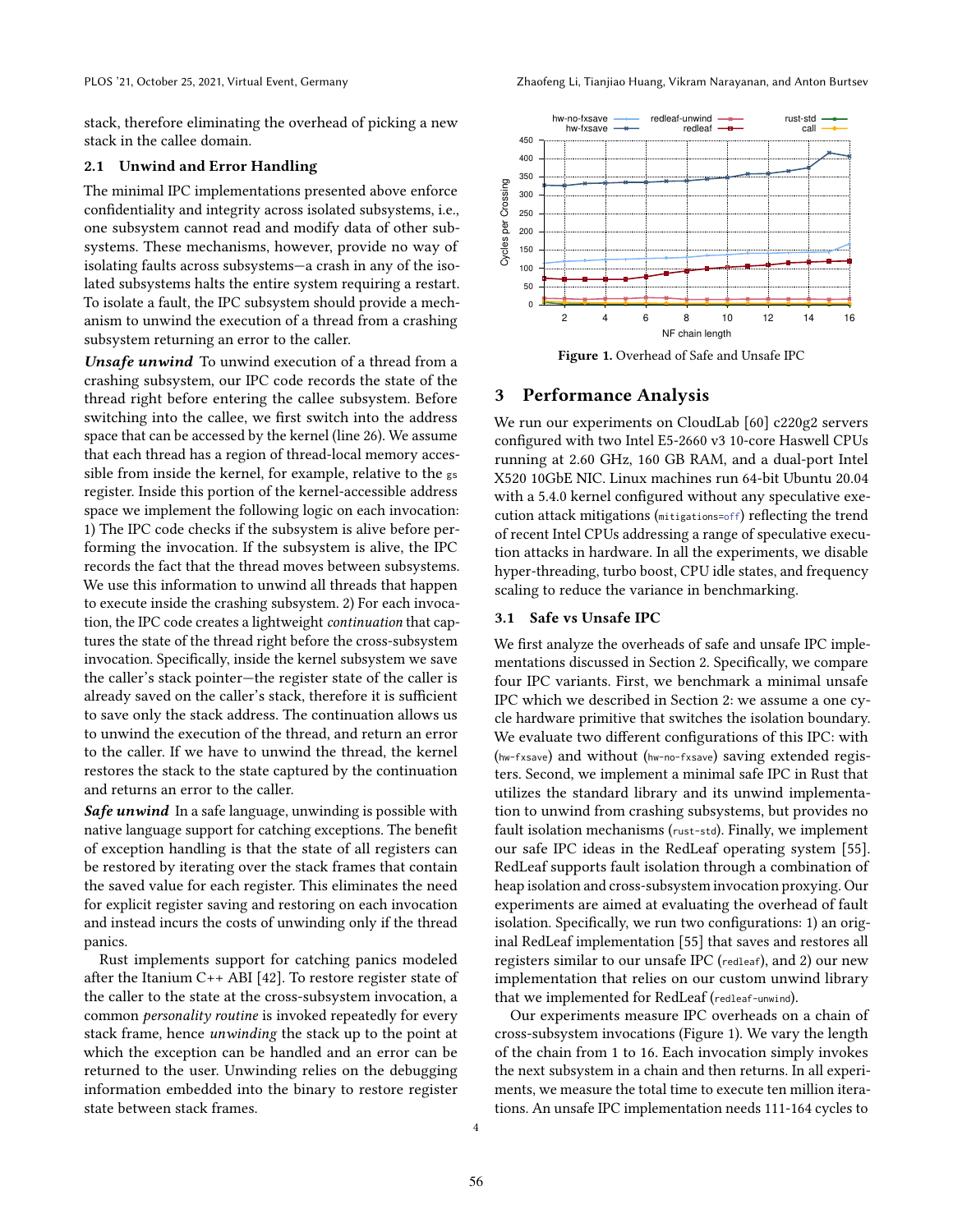<span id="page-4-0"></span>

Figure 2. Isolation overheads on varying batch sizes

perform a null cross-subsystem invocation (hw-no-fxsave). The overhead is increasing as the invocation chain is growing. To explain performance degradation, we utilized the Intel VTune profiler to collect a range of hardware performance events related to cache and memory utilization. As the chain grows, saving and restoring general registers touches different memory pages that hold different stacks of the thread in each subsystem. The execution becomes memory-bound due to higher pressure on the L1 cache and data TLB. Saving and restoring general registers takes 35-71 cycles. The atomic exchange operation which is needed to dequeue a free stack in the callee domain takes 28-59 cycles. The atomic exchange instruction is the major contributor to the stack switching, without it picking a stack takes only 10 cycles. Saving and restoring extended registers introduces an overhead of additional 216-242 cycles at the total cost of 327-406 cycles for a cross-subsystem invocation (hw-fxsave). Zeroing all general registers introduces an overhead of only 3 cycles. With saving and restoring extended registers, the performance impact of the invocation chain is even more profound—the execution becomes memory-bound. Moreover, the need to save extended registers creates enough pressure that fxrstor instruction experiences L3 latency in 71% of accesses.

Safety guarantees of Rust allow us to perform cross-subsystem invocations with an overhead of a function call, 1-7 cycles (rust-std). As the execution continues on the same stack, Rust avoids cache and data-TLB bottlenecks by staying on the same continuous stack page. Our unwind-based RedLeaf IPC approaches the cost of a function call with only 16-18 cycles per domain crossing. To ensure safety and fault isolation, in RedLeaf the execution crosses through a proxy that checks if the callee subsystem is alive and moves the ownership of all RRef<T> arguments (we pass one RRef<T> in this test). This experiment highlights the importance of the unwind mechanism. Without unwind, an original version of RedLeaf IPC that creates a continuation takes 73-120 cycles (redleaf). Note, that RedLeaf disables the use of extended registers, hence they are not saved. It is still faster than an unsafe IPC as it can continue on the same stack.

In general, we observe that a safe, unwind-based invocation approach the performance of a non-isolated unsafe system.

#### 3.2 Application Benchmarks

To understand the impact of IPC performance in real-world applications, we implement a network function virtualization framework similar to Netbricks [\[57\]](#page-7-19). Today, a wide range of network functions (NFs) handle the most complex network tasks such as intrusion detection, packet filtering, load balancing, etc. NFs are typically deployed as a part of a service chain that together processes a stream of packets.

In a modern network, NFs are often built as independent software by third-party vendors and have a set of unique requirements centered around performance, isolation, and reliability. NFs often have conflicting reliability and security goals and require isolation [\[49,](#page-7-30) [51,](#page-7-13) [65,](#page-8-8) [73,](#page-8-9) [75\]](#page-8-10). Isolation of NFs remains a challenging problem due to stringent performance requirements of packet processing applications [\[2,](#page-6-9) [38,](#page-7-11) [41,](#page-7-12) [51,](#page-7-13) [59,](#page-7-14) [62\]](#page-7-15). Traditional mechanisms that can enforce isolation boundaries — hardware primitives, software fault isolation  $(SFI)$ , and language safety  $-$  impose overheads that are too high for systems that execute at line rate.

To understand the overheads of isolation, we implement the same network functions in C++ and Rust. Both implementations use the DPDK network processing framework [\[16\]](#page-6-29) to provide low-overhead access to the network interface. Both the C++ and Rust versions operate on a batch of packets (we form the batch using the C DPDK functions which are a trusted part of the system, and hence require no isolation). Then we either call a C++ version of each network function (no isolation is provided) or enter the Rust environment that enforces isolation across individual functions of the network chain.

We implement four network functions: (1) TTL which decrements the time-to-live field in a packet's IPv4 header, (2) NAT which rewrites the source IP and port of a packet according to a mapping, (3) ACL Firewall which allows or drops a packet based on a list of pre-defined rules, and (4) Maglev which is a load balancer developed by Google to evenly distribute incoming client flows among a set of backend servers [\[19\]](#page-6-30). For each new flow, Maglev selects one of the available backends by performing a lookup in a hash table, the size of which is proportional to the number of backend servers (65,537 in our experiments). Consistent hashing allows even distribution of flows across all servers. Maglev then records the chosen backend in a hash table, a flow tracking table, that is used to redirect packets from the same flow to the same backend server. The size of the flow tracking table is proportional to the number of flows (we choose 1 M flows for our experiments). Processing a packet requires a lookup in the flow tracking table if it is an existing flow, or a lookup of a backend server and an insertion into the flow tracking table to record the new flow.

3.2.1 Overheads of Language Safety We first analyze the performance impact of a safe language—after all if safety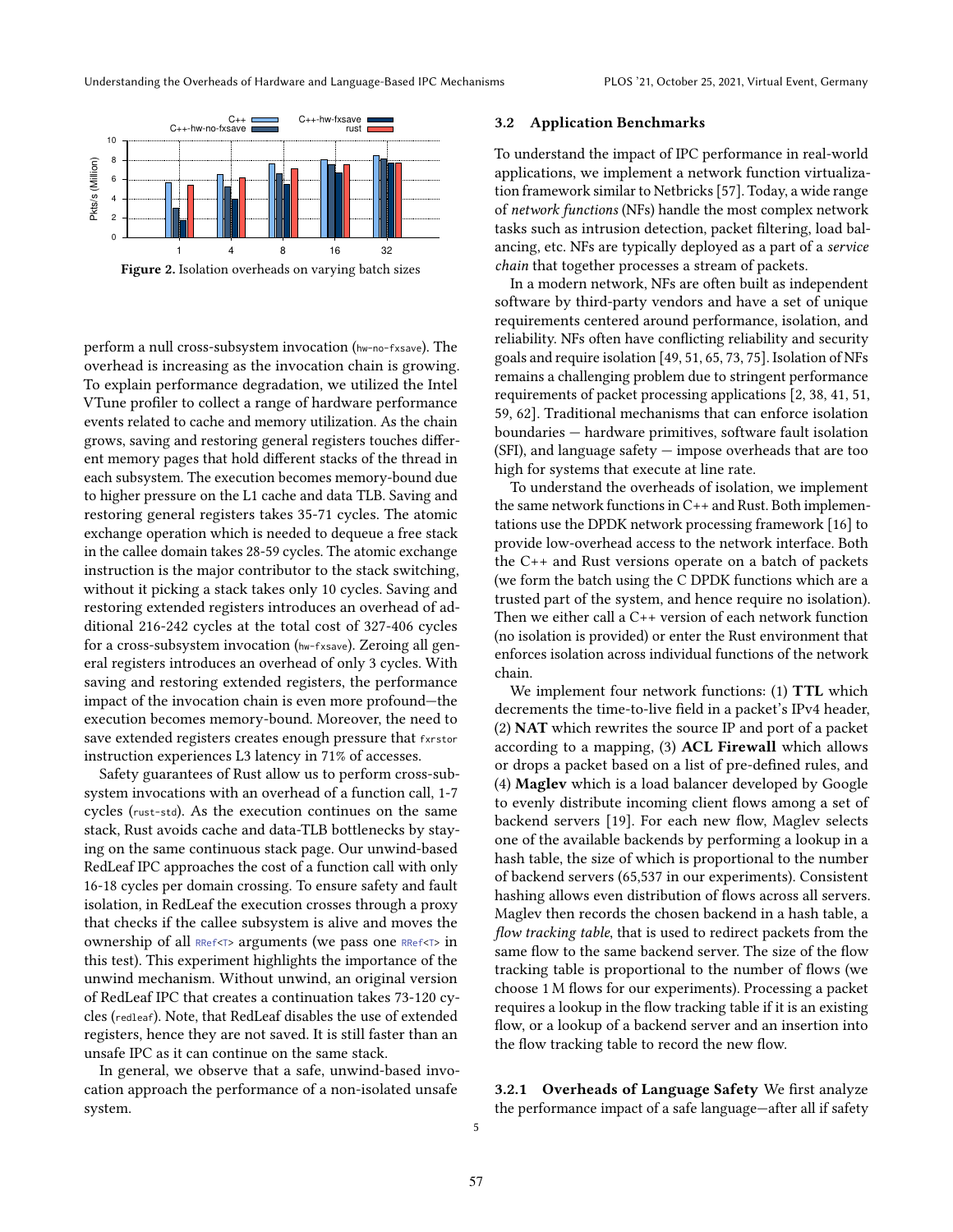<span id="page-5-0"></span>

|                 | TTL        | <b>NAT</b> | ACL       | Maglev    |
|-----------------|------------|------------|-----------|-----------|
|                 | $C++/Rust$ |            |           |           |
| Instructions    | 120/171    | 235/318    | 355/351   | 267/302   |
| Cycles          | 57/70      | 149/139    | 110/142   | 197/216   |
| <b>Branches</b> | 13/22      | 25/33      | 44/37     | 20/33     |
| Branch mispr.   | 0.04/0.06  | 0.04/0.05  | 0.12/0.06 | 0.06/0.09 |

Table 1. Microarchitectural comparison of C++ vs Rust

on its own introduces an overhead that is higher than hardware isolation in an unsafe language using safety for isolation does not make sense. We compare performance and several microarchitectural characteristics for the C++ and Rust implementations of our network functions [\(Table 1\)](#page-5-0). Specifically, we collect the number of instructions generated by the compiler and the number of cycles required to execute each network function.

In general, for simple network functions like TTL, NAT, and ACL, the Rust and C++ code have similar characteristics, i.e., the Rust code stays within 13-35% of the number of generated CPU instructions for all but the trivial TTL function, and within 7-29% of cycles which are required to execute the function (taking fewer cycles than C++ on NAT). In all functions but ACL, Rust uses a higher number of branch instructions to implement bounds checks, and encounters a slightly higher rate of branch mispredictions.

To understand the performance impact of safety on realworld applications, we compare performance of the network function chain implemented in C++ and Rust on varying batch sizes [\(Figure 2\)](#page-4-0). In our tests, we send 64-byte packets and measure the performance on several batch sizes ranging from 1 to 32 packets. We use a packet generator based on ixy [\[22\]](#page-6-31). The generator generates 64-byte IPv4 UDP packets at line rate and cycles through 1 M different source IP addresses to simulate the presence of multiple flows.

Overall, Rust is 4-8% slower. The major difference is in the use of high-level abstractions which differ between the two languages. For example, Rust relies on the notion of interior mutability to break strict ownership rules through a collection of trusted, standard types, e.g., mutexes (Mutex<T>), reference-counted pointers (Rc<T> and Arc<T>), etc., that enforce ownership at run-time. Naturally, run-time checks, and specifically additional pointer dereferences which create a higher cache pressure might negatively affect performance. Similar, high-level language abstractions, like option (Option<T>) types, add additional bytes to the data structure they wrap and hence break cache-line alignment [\[55\]](#page-7-8).

3.2.2 Overheads of Isolation To understand the performance impact of various isolation mechanisms on real-world applications, we isolate network functions in C++ and Rust [\(Figure 2\)](#page-4-0). We use Rust to enforce the confidentiality and integrity of each network function (rust). This is a default guarantee provided by Rust through its safety—each network

function can access the state of the program that is reachable through public variables and fields (a similar isolation scheme was implemented by Netbricks [\[57\]](#page-7-19)). We compare the Rust implementation against the C++ version that relies on hardware-based isolation. To understand the impact of saving and restoring extended registers, we evaluate two configurations: one that uses extended registers and hence has to save them as part of the IPC (C++-hw-fxsave) and one that disables the use of extended registers (C++-hw-no-fxsave). Our goal is to evaluate whether the use of extended registers can outweigh the cost of saving and restoring them on cross-subsystem invocations.

On small batch sizes, the cost of hardware-based IPC isolation impacts the performance of the network function chain. Without extended SIMD registers, on a batch of one, an isolated C++ chain (C++-hw-no-fxsave) achieves only 54% performance of non-isolated code. Saving and restoring extended SIMD registers adds significant overhead, allowing the configuration that uses them ( $c++-$ hw-fxsave) to achieve only 31% performance of non-isolated code. The overheads of hardware IPC become amortized on larger batch sizes, allowing both SIMD and non-SIMD versions to match and even outperform by 5% Rust equivalents. Overall, while extended registers provide tremendous optimization opportunities, in simple network functions the performance of SIMD and non-SIMD code is nearly identical (we measure it to be within 1%). Naturally, with the current cost of saving and restoring extended registers, their benefit can be realized only in carefully optimized vectorized code.

#### 4 Conclusions

After decades of relatively slow adoption, we finally see a renewed interest in hardware isolation mechanisms. Fortunately, this interest coincides with rapid progress in the domain of practical language safety designed to support the development of low-level systems code and hence provide an alternative way to implement isolation. We study the overheads of hardware isolation in an ideal scenario—the address space switch takes zero cycles—and compare the performance of hardware mechanisms with isolation enforced through the safety of Rust. Our analysis shows that even in this ideal scenario the cost of hardware isolation remains high due to the need to save general and extended register state and the requirement to switch stacks between isolated subsystems. Rust avoids these two overheads implementing isolation with an overhead of a function call. Moreover, we observe that on realistic workloads Rust incurs only minor overhead of 4-8% compared to unsafe C++.

# Acknowledgments

We would like to thank PLOS'21 reviewers for various insights helping us to improve this work. This research is supported in part by the National Science Foundation under Grant Numbers 1837127 and 1840197, and VMWare.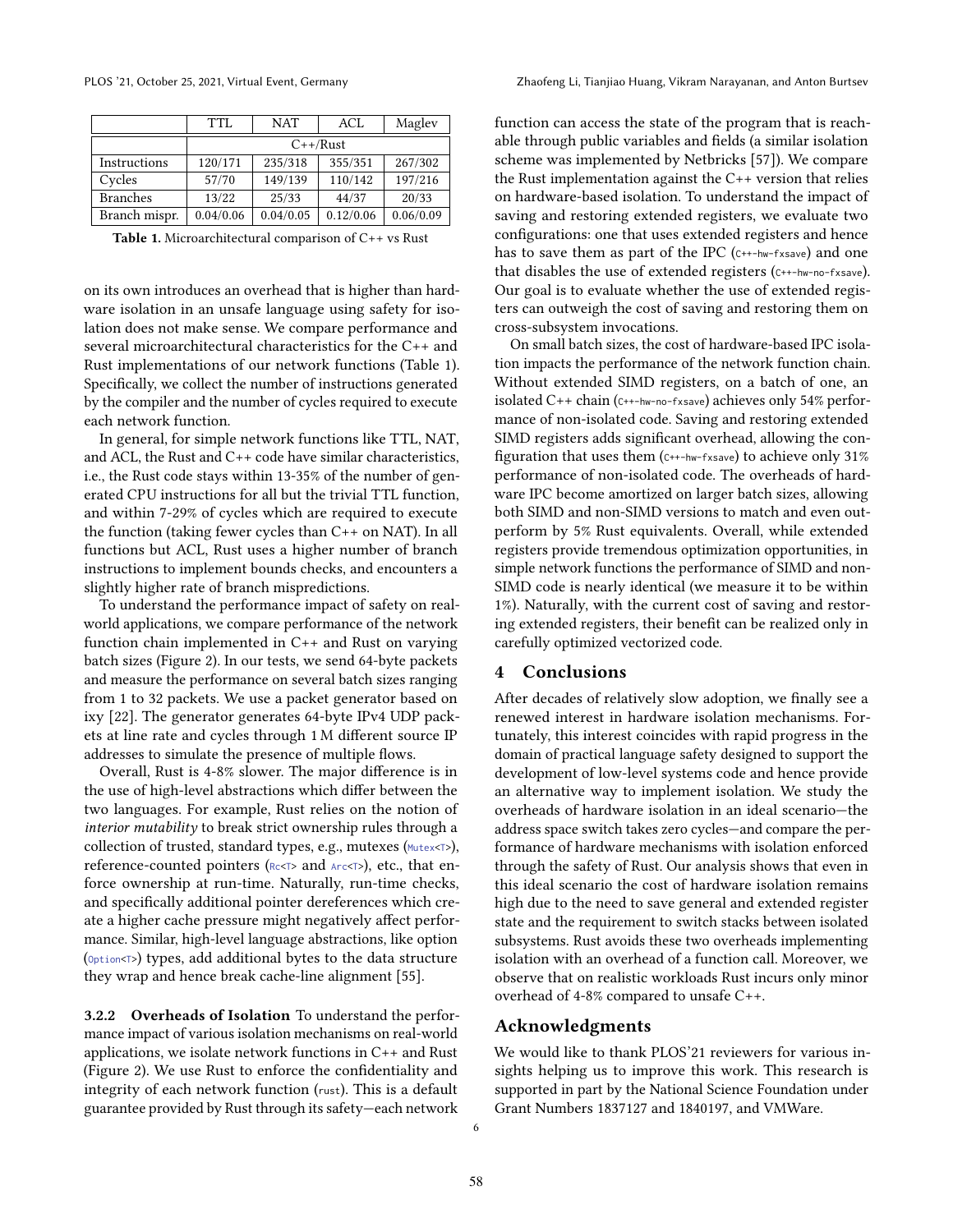# References

- <span id="page-6-1"></span>[1] seL4 Performance. <https://sel4.systems/About/Performance/>.
- <span id="page-6-9"></span>[2] James W. Anderson, Ryan Braud, Rishi Kapoor, George Porter, and Amin Vahdat. XOMB: Extensible open middleboxes with commodity servers. In Proceedings of the Eighth ACM/IEEE Symposium on Architectures for Networking and Communications Systems, ANCS'12, pages 49–60, New York, NY, USA, 2012.
- <span id="page-6-19"></span>[3] Jonathan Appavoo, Marc Auslander, Dilma DaSilva, David Edelsohn, Orran Krieger, Michal Ostrowski, Bryan Rosenburg, R Wisniewski, and Jimi Xenidis. Utilizing Linux kernel components in K42. Technical report, IBM Watson Research, 2002.
- <span id="page-6-2"></span>[4] Arm. Armv8.5-A Memory Tagging Extension white paper. [https:](https://developer.arm.com/-/media/Arm%20Developer%20Community/PDF/Arm_Memory_Tagging_Extension_Whitepaper.pdf) [//developer.arm.com/-/media/Arm%20Developer%20Community/](https://developer.arm.com/-/media/Arm%20Developer%20Community/PDF/Arm_Memory_Tagging_Extension_Whitepaper.pdf) [PDF/Arm\\_Memory\\_Tagging\\_Extension\\_Whitepaper.pdf](https://developer.arm.com/-/media/Arm%20Developer%20Community/PDF/Arm_Memory_Tagging_Extension_Whitepaper.pdf).
- <span id="page-6-16"></span>[5] Godmar Back and Wilson C Hsieh. The KaffeOS Java Runtime System. ACM Transactions on Programming Languages and Systems (TOPLAS), 27(4):583–630, 2005.
- <span id="page-6-5"></span>[6] Abhiram Balasubramanian, Marek S. Baranowski, Anton Burtsev, Aurojit Panda, Zvonimir Rakamarić, and Leonid Ryzhyk. System Programming in Rust: Beyond Safety. In Proceedings of the 16th Workshop on Hot Topics in Operating Systems (HotOS'17), pages 156–161, 2017.
- <span id="page-6-3"></span>[7] Steve Bannister. Memory Tagging extension: Enhancing memory safety through architecture, August 2019. [https://community.](https://community.arm.com/developer/ip-products/processors/b/processors-ip-blog/posts/enhancing-memory-safety) [arm.com/developer/ip-products/processors/b/processors](https://community.arm.com/developer/ip-products/processors/b/processors-ip-blog/posts/enhancing-memory-safety)[ip-blog/posts/enhancing-memory-safety](https://community.arm.com/developer/ip-products/processors/b/processors-ip-blog/posts/enhancing-memory-safety).
- <span id="page-6-20"></span>[8] Andrew Baumann, Paul Barham, Pierre-Evariste Dagand, Tim Harris, Rebecca Isaacs, Simon Peter, Timothy Roscoe, Adrian Schüpbach, and Akhilesh Singhania. The Multikernel: A new OS architecture for scalable multicore systems. In Proceedings of the ACM SIGOPS 22Nd Symposium on Operating Systems Principles, SOSP'09, pages 29–44. ACM, 2009.
- <span id="page-6-17"></span>[9] B. N. Bershad, S. Savage, P. Pardyak, E. G. Sirer, M. E. Fiuczynski, D. Becker, C. Chambers, and S. Eggers. Extensibility Safety and Performance in the SPIN Operating System. In Proceedings of the 15th ACM Symposium on Operating Systems Principles (SOSP'95), pages 267–283, 1995.
- <span id="page-6-23"></span>[10] Brian N. Bershad, Thomas E. Anderson, Edward D. Lazowska, and Henry M. Levy. Lightweight remote procedure call. ACM Trans. Comput. Syst., 8(1):37–55, February 1990.
- <span id="page-6-6"></span>[11] Kevin Boos, Namitha Liyanage, Ramla Ijaz, and Lin Zhong. Theseus: an experiment in operating system structure and state management. In 14th USENIX Symposium on Operating Systems Design and Implementation (OSDI 20), pages 1–19, November 2020.
- <span id="page-6-13"></span>[12] Bromium. Bromium micro-virtualization, 2010. [http://www.bromium.](http://www.bromium.com/misc/BromiumMicrovirtualization.pdf) [com/misc/BromiumMicrovirtualization.pdf](http://www.bromium.com/misc/BromiumMicrovirtualization.pdf).
- <span id="page-6-12"></span>[13] Anton Burtsev, Kiran Srinivasan, Prashanth Radhakrishnan, Lakshmi N Bairavasundaram, Kaladhar Voruganti, and Garth R Goodson. Fido: Fast inter-virtual-machine communication for enterprise appliances. In Proceedings of the 2009 USENIX Annual Technical Conference (USENIX ATC'09), pages 25–25, 2009.
- <span id="page-6-25"></span>[14] Miguel Castro, Manuel Costa, Jean-Philippe Martin, Marcus Peinado, Periklis Akritidis, Austin Donnelly, Paul Barham, and Richard Black. Fast byte-granularity software fault isolation. In Proceedings of the ACM SIGOPS 22nd Symposium on Operating Systems Principles, SOSP'09, pages 45–58. ACM, 2009.
- <span id="page-6-8"></span>[15] Albert Chang and Mark F. Mergen. 801 Storage: Architecture and Programming. ACM Trans. Comput. Syst., 6(1):28–50, February 1988.
- <span id="page-6-29"></span>[16] Intel Corporation. DPDK: Data Plane Development Kit. [http://dpdk.](http://dpdk.org/) [org/](http://dpdk.org/).
- <span id="page-6-0"></span>[17] Dong Du, Zhichao Hua, Yubin Xia, Binyu Zang, and Haibo Chen. XPC: Architectural support for secure and efficient cross process call. In Proceedings of the 46th International Symposium on Computer Architecture, ISCA'19, pages 671–684, New York, NY, USA, 2019.
- <span id="page-6-27"></span>[18] Eric Eide, Kevin Frei, Bryan Ford, Jay Lepreau, and Gary Lindstrom. Flick: A flexible, optimizing IDL compiler. In ACM SIGPLAN Notices, volume 32, pages 44–56. ACM, 1997.
- <span id="page-6-30"></span>[19] Daniel E. Eisenbud, Cheng Yi, Carlo Contavalli, Cody Smith, Roman Kononov, Eric Mann-Hielscher, Ardas Cilingiroglu, Bin Cheyney, Wentao Shang, and Jinnah Dylan Hosein. Maglev: A Fast and Reliable Software Network Load Balancer. In Proceedings of the 13th USENIX Symposium on Networked Systems Design and Implementation (NSDI'16), pages 523–535, March 2016.
- <span id="page-6-21"></span>[20] Kevin Elphinstone and Gernot Heiser. From L3 to SeL4 What Have We Learnt in 20 Years of L4 Microkernels? In Proceedings of the 24th ACM Symposium on Operating Systems Principles (SOSP'13), pages 133–150, 2013.
- <span id="page-6-4"></span>[21] Paul Emmerich, Simon Ellmann, Fabian Bonk, Alex Egger, Esaú García Sánchez-Torija, Thomas Günzel, Sebastian Di Luzio, Alexandru Obada, Maximilian Stadlmeier, Sebastian Voit, et al. The Case for Writing Network Drivers in High-Level Programming Languages. In Proceedings of the 2019 ACM/IEEE Symposium on Architectures for Networking and Communications Systems (ANCS), pages 1–13. IEEE, 2019.
- <span id="page-6-31"></span>[22] Paul Emmerich, Simon Ellmann, Fabian Bonk, Alex Egger, Esaú García Sánchez-Torija, Thomas Günzel, Sebastian Di Luzio, Alexandru Obada, Maximilian Stadlmeier, Sebastian Voit, et al. The Case for Writing Network Drivers in High-Level Programming Languages. In Proceedings of the 2019 ACM/IEEE Symposium on Architectures for Networking and Communications Systems (ANCS), pages 1–13. IEEE, 2019.
- <span id="page-6-26"></span>[23] Úlfar Erlingsson, Martín Abadi, Michael Vrable, Mihai Budiu, and George C. Necula. XFI: Software guards for system address spaces. In Proceedings of the 7th Symposium on Operating Systems Design and Implementation, OSDI'06, pages 75–88, 2006.
- <span id="page-6-14"></span>[24] Feske, N. and Helmuth, C. Design of the Bastei OS architecture. 2007.
- <span id="page-6-22"></span>[25] Bryan Ford and Jay Lepreau. Evolving Mach 3.0 to a Migrating Thread Model. In Proceedings of the USENIX Winter 1994 Technical Conference on USENIX Winter 1994 Technical Conference (WTEC '94), pages 97–114, 1994.
- <span id="page-6-24"></span>[26] Keir Fraser, Steven Hand, Rolf Neugebauer, Ian Pratt, Andrew Warfield, Mark Williamson, et al. Safe hardware access with the xen virtual machine monitor. In 1st Workshop on Operating System and Architectural Support for the on Demand IT InfraStructure (OASIS), pages 1–1, 2004.
- <span id="page-6-10"></span>[27] Vinod Ganapathy, Matthew J Renzelmann, Arini Balakrishnan, Michael M Swift, and Somesh Jha. The design and implementation of microdrivers. In ACM SIGARCH Computer Architecture News, volume 36, pages 168–178. ACM, 2008.
- <span id="page-6-15"></span>[28] Tal Garfinkel, Ben Pfaff, Jim Chow, Mendel Rosenblum, and Dan Boneh. Terra: a virtual machine-based platform for trusted computing. In Proceedings of the nineteenth ACM Symposium on Operating Systems Principles (SOSP'03), pages 193–206, 2003.
- <span id="page-6-11"></span>[29] Alain Gefflaut, Trent Jaeger, Yoonho Park, Jochen Liedtke, Kevin J Elphinstone, Volkmar Uhlig, Jonathon E Tidswell, Luke Deller, and Lars Reuther. The SawMill multiserver approach. In Proceedings of the 9th ACM SIGOPS European Workshop: Beyond the PC: New Challenges for the Operating System, pages 109–114. ACM, 2000.
- <span id="page-6-18"></span>[30] Michael Golm, Meik Felser, Christian Wawersich, and Jürgen Kleinöder. The JX Operating System. In Proceedings of the General Track of the Annual Conference on USENIX Annual Technical Conference (USENIX ATC'02), pages 45–58, 2002.
- <span id="page-6-7"></span>[31] Jinyu Gu, Xinyue Wu, Wentai Li, Nian Liu, Zeyu Mi, Yubin Xia, and Haibo Chen. Harmonizing performance and isolation in microkernels with efficient intra-kernel isolation and communication. In 2020 USENIX Annual Technical Conference (USENIX ATC'20), pages 401–417, July 2020.
- <span id="page-6-28"></span>[32] Andreas Haeberlen, Jochen Liedtke, Yoonho Park, Lars Reuther, and Volkmar Uhlig. Stub-code performance is becoming important. In Proceedings of the 1st Workshop on Industrial Experiences with Systems Software, October 22 2000.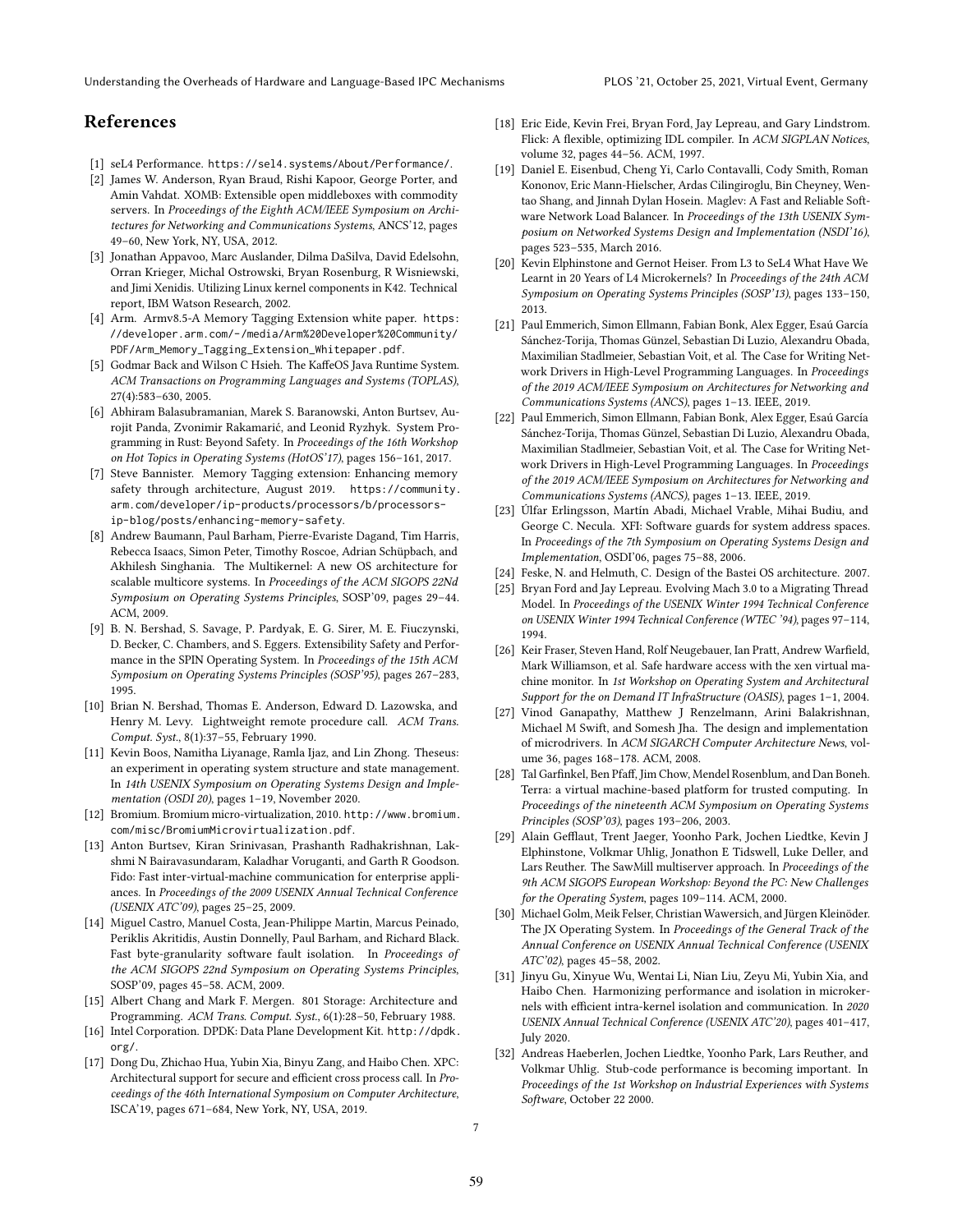- <span id="page-7-16"></span>[33] Hardy, N. KeyKOS architecture. ACM SIGOPS Operating Systems Review, 19(4):8–25, 1985.
- <span id="page-7-1"></span>[34] Mohammad Hedayati, Spyridoula Gravani, Ethan Johnson, John Criswell, Michael L. Scott, Kai Shen, and Mike Marty. Hodor: Intra-Process Isolation for High-Throughput Data Plane Libraries. In Proceedings of the 2019 USENIX Annual Technical Conference (USENIX ATC'19), pages 489–504, July 2019.
- <span id="page-7-17"></span>[35] Heiser, G. and Elphinstone, K. and Kuz, I. and Klein, G. and Petters, S.M. Towards trustworthy computing systems: taking microkernels to the next level. ACM SIGOPS Operating Systems Review, 41(4):3–11, 2007.
- [36] Jorrit N Herder, Herbert Bos, Ben Gras, Philip Homburg, and Andrew S Tanenbaum. Minix 3: A highly reliable, self-repairing operating system. ACM SIGOPS Operating Systems Review, 40(3):80–89, 2006.
- <span id="page-7-18"></span>[37] Hohmuth, M. and Peter, M. and Härtig, H. and Shapiro, J.S. Reducing TCB size by using untrusted components: small kernels versus virtualmachine monitors. In Proceedings of the 11th ACM SIGOPS European Workshop, page 22. ACM, 2004.
- <span id="page-7-11"></span>[38] Michio Honda, Felipe Huici, Giuseppe Lettieri, and Luigi Rizzo. MSwitch: A Highly-Scalable, Modular Software Switch. In Proceedings of the 1st ACM SIGCOMM Symposium on Software Defined Networking Research, SOSR'15, New York, NY, USA, 2015.
- <span id="page-7-20"></span>[39] Tomas Hruby, Herbert Bos, and Andrew S. Tanenbaum. When slower is faster: On heterogeneous multicores for reliable systems. In 2013 USENIX Annual Technical Conference (USENIX ATC 13), pages 255–266, San Jose, CA, June 2013.
- <span id="page-7-6"></span>[40] Galen C. Hunt and James R. Larus. Singularity: Rethinking the software stack. SIGOPS Oper. Syst. Rev., 41(2):37–49, April 2007.
- <span id="page-7-12"></span>[41] Jinho Hwang, K. K. Ramakrishnan, and Timothy Wood. NetVM: High Performance and Flexible Networking Using Virtualization on Commodity Platforms. In 11th USENIX Symposium on Networked Systems Design and Implementation (NSDI'14), pages 445–458, Seattle, WA, April 2014.
- <span id="page-7-28"></span>[42] Intel Corporation. Itanium C++ ABI: Exception Handling, May 2005. <https://itanium-cxx-abi.github.io/cxx-abi/abi-eh.html>.
- <span id="page-7-0"></span>[43] Intel Corporation. Intel 64 and IA-32 Architectures Software Developer's Manual, 2020. [https://software.intel.com/content/www/us/]( https://software.intel.com/content/www/us/en/develop/download/intel-64-and-ia-32-architectures-sdm-combined-volumes-1-2a-2b-2c-2d-3a-3b-3c-3d-and-4.html) [en/develop/download/intel-64-and-ia-32-architectures]( https://software.intel.com/content/www/us/en/develop/download/intel-64-and-ia-32-architectures-sdm-combined-volumes-1-2a-2b-2c-2d-3a-3b-3c-3d-and-4.html)[sdm-combined-volumes-1-2a-2b-2c-2d-3a-3b-3c-3d-and-]( https://software.intel.com/content/www/us/en/develop/download/intel-64-and-ia-32-architectures-sdm-combined-volumes-1-2a-2b-2c-2d-3a-3b-3c-3d-and-4.html)[4.html]( https://software.intel.com/content/www/us/en/develop/download/intel-64-and-ia-32-architectures-sdm-combined-volumes-1-2a-2b-2c-2d-3a-3b-3c-3d-and-4.html).
- <span id="page-7-5"></span>[44] Steve Klabnik and Carol Nichols. The Rust Programming Language. No Starch Press, 2019.
- <span id="page-7-21"></span>[45] Gerwin Klein, Kevin Elphinstone, Gernot Heiser, June Andronick, David Cock, Philip Derrin, Dhammika Elkaduwe, Kai Engelhardt, Rafal Kolanski, Michael Norrish, Thomas Sewell, Harvey Tuch, and Simon Winwood. seL4: formal verification of an OS kernel. In ACM SIGOPS Symposium on Operating Systems Principles (SOSP), pages 207–220, 2009.
- <span id="page-7-4"></span>[46] Koen Koning, Xi Chen, Herbert Bos, Cristiano Giuffrida, and Elias Athanasopoulos. No need to hide: Protecting safe regions on commodity hardware. In Proceedings of the 12th European Conference on Computer Systems, pages 437–452, 2017.
- <span id="page-7-7"></span>[47] Chinmay Kulkarni, Sara Moore, Mazhar Naqvi, Tian Zhang, Robert Ricci, and Ryan Stutsman. Splinter: Bare-metal extensions for multitenant low-latency storage. In 13th USENIX Symposium on Operating Systems Design and Implementation (OSDI'18), pages 627–643, Carlsbad, CA, October 2018.
- <span id="page-7-22"></span>[48] Jochen Liedtke, Ulrich Bartling, Uwe Beyer, Dietmar Heinrichs, Rudolf Ruland, and Gyula Szalay. Two years of experience with a  $\mu$ -kernel based OS. SIGOPS Oper. Syst. Rev., 25(2):51–62, April 1991.
- <span id="page-7-30"></span>[49] Filipe Manco, Costin Lupu, Florian Schmidt, Jose Mendes, Simon Kuenzer, Sumit Sati, Kenichi Yasukata, Costin Raiciu, and Felipe Huici. My VM is lighter (and safer) than your container. In Proceedings of the 26th Symposium on Operating Systems Principles (SOSP'17), pages 218–233,

2017.

- <span id="page-7-26"></span>[50] Yandong Mao, Haogang Chen, Dong Zhou, Xi Wang, Nickolai Zeldovich, and M. Frans Kaashoek. Software Fault Isolation with API Integrity and Multi-Principal Modules. In Proceedings of the 23rd ACM Symposium on Operating Systems Principles (SOSP'11), pages 115–128, 2011.
- <span id="page-7-13"></span>[51] Joao Martins, Mohamed Ahmed, Costin Raiciu, Vladimir Olteanu, Michio Honda, Roberto Bifulco, and Felipe Huici. ClickOS and the art of network function virtualization. In 11th USENIX Symposium on Networked Systems Design and Implementation (NSDI'14), pages 459–473, Seattle, WA, April 2014.
- <span id="page-7-2"></span>[52] Zeyu Mi, Dingji Li, Zihan Yang, Xinran Wang, and Haibo Chen. Sky-Bridge: Fast and Secure Inter-Process Communication for Microkernels. In Proceedings of the 14th European Conference on Computer Systems (EuroSys'19), 2019.
- <span id="page-7-27"></span>[53] Mark Samuel Miller. Robust Composition: Towards a Unified Approach to Access Control and Concurrency Control. PhD thesis, Johns Hopkins University, May 2006.
- <span id="page-7-24"></span>[54] Vikram Narayanan, Abhiram Balasubramanian, Charlie Jacobsen, Sarah Spall, Scott Bauer, Michael Quigley, Aftab Hussain, Abdullah Younis, Junjie Shen, Moinak Bhattacharyya, and Anton Burtsev. LXDs: Towards Isolation of Kernel Subsystems. In Proceedings of the 2019 USENIX Annual Technical Conference (USENIX ATC'19), pages 269–284, July 2019.
- <span id="page-7-8"></span>[55] Vikram Narayanan, Tianjiao Huang, David Detweiler, Dan Appel, Zhaofeng Li, Gerd Zellweger, and Anton Burtsev. RedLeaf: Isolation and communication in a safe operating system. In 14th USENIX Symposium on Operating Systems Design and Implementation (OSDI'20), pages 21–39, November 2020.
- <span id="page-7-3"></span>[56] Vikram Narayanan, Yongzhe Huang, Gang Tan, Trent Jaeger, and Anton Burtsev. Lightweight Kernel Isolation with Virtualization and VM Functions. In Proceedings of the 16th ACM SIGPLAN/SIGOPS International Conference on Virtual Execution Environments (VEE'20), pages 157–171, 2020.
- <span id="page-7-19"></span>[57] Aurojit Panda, Sangjin Han, Keon Jang, Melvin Walls, Sylvia Ratnasamy, and Scott Shenker. NetBricks: Taking the V out of NFV. In 12th USENIX Symposium on Operating Systems Design and Implementation (OSDI'16), pages 203–216, Savannah, GA, November 2016.
- <span id="page-7-9"></span>[58] Soyeon Park, Sangho Lee, Wen Xu, HyunGon Moon, and Taesoo Kim. libmpk: Software abstraction for intel memory protection keys (intel MPK). In 2019 USENIX Annual Technical Conference (USENIX ATC 19), pages 241–254, July 2019.
- <span id="page-7-14"></span>[59] Kaushik Kumar Ram, Alan L. Cox, Mehul Chadha, and Scott Rixner. Hyper-Switch: A Scalable Software Virtual Switching Architecture. In 2013 USENIX Annual Technical Conference (USENIX ATC'13), pages 13–24, San Jose, CA, June 2013.
- <span id="page-7-29"></span>[60] Robert Ricci, Eric Eide, and The CloudLab Team. Introducing Cloud-Lab: Scientific infrastructure for advancing cloud architectures and applications. USENIX ;login:, 39(6), December 2014.
- <span id="page-7-10"></span>[61] David Sehr, Robert Muth, Cliff L. Biffle, Victor Khimenko, Egor Pasko, Bennet Yee, Karl Schimpf, and Brad Chen. Adapting Software Fault Isolation to Contemporary CPU Architectures. In 19th USENIX Security Symposium, pages 1–11, 2010.
- <span id="page-7-15"></span>[62] Vyas Sekar, Norbert Egi, Sylvia Ratnasamy, Michael K. Reiter, and Guangyu Shi. Design and Implementation of a Consolidated Middlebox Architecture. In 9th USENIX Symposium on Networked Systems Design and Implementation (NSDI'12), pages 323–336, San Jose, CA, April 2012.
- <span id="page-7-23"></span>[63] Jonathan S Shapiro, Jonathan M Smith, and David J Farber. EROS: a fast capability system. In Proceedings of the seventeenth ACM symposium on Operating Systems Principles (SOSP'99), pages 170–185, 1999.
- <span id="page-7-25"></span>[64] Livio Soares and Michael Stumm. FlexSC: Flexible System Call Scheduling with Exception-Less System Calls. In 9th USENIX Symposium on Operating Systems Design and Implementation (OSDI 10), Vancouver, BC, October 2010.